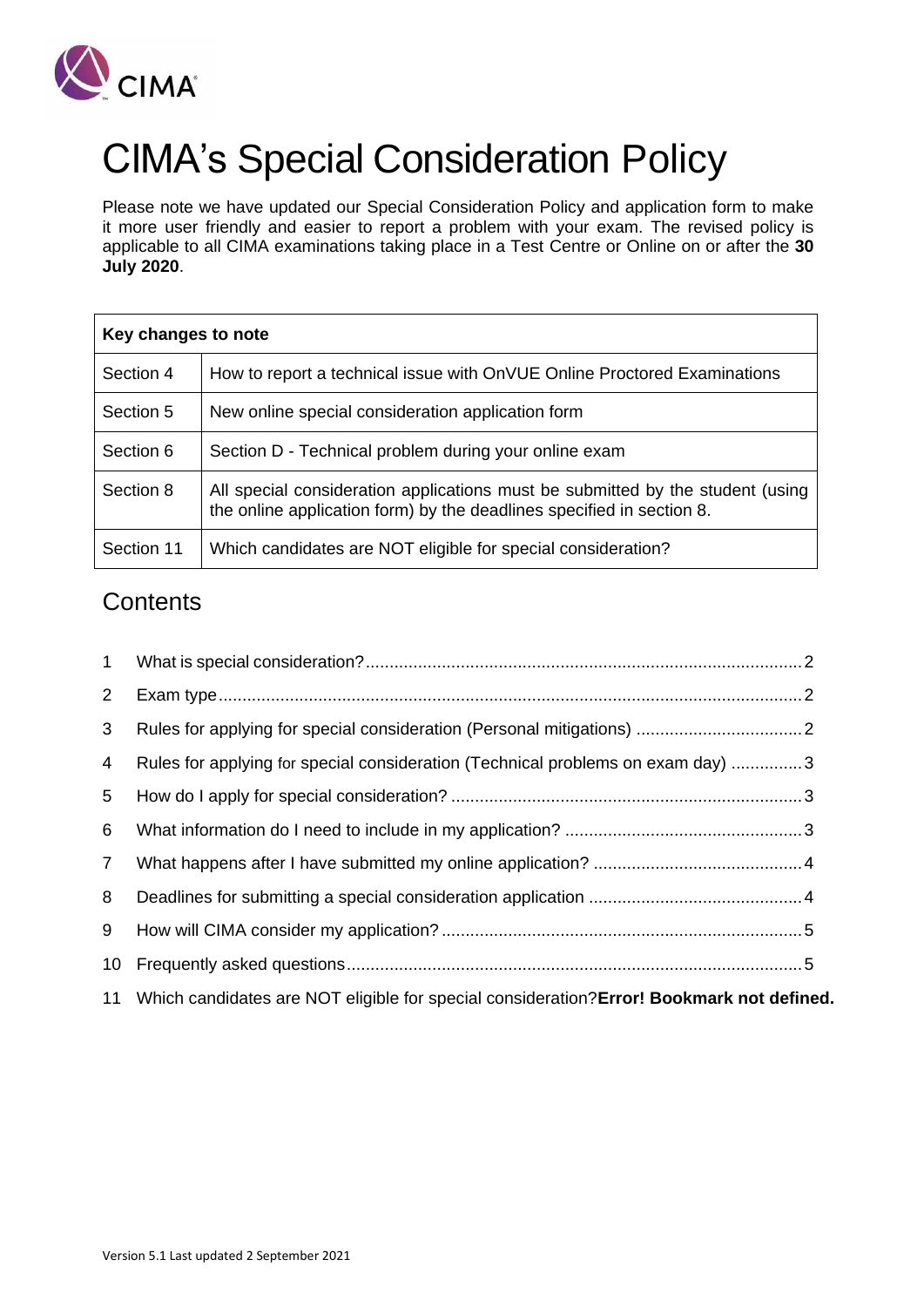#### <span id="page-1-0"></span>**1 What is special consideration?**

- 1.1. CIMA has a process in place which allows you to apply for special consideration if you feel that your exam performance was adversely affected by mitigating circumstances **shortly before or on the day of your exam.**
- 1.2. Special consideration is a post‐exam adjustment to a student's mark or grade to reflect temporary illness, injury, recent bereavement of a close family member or other adverse circumstances which may have disadvantaged a student's ability to take an exam or demonstrate their normal level of attainment.
- 1.3. Special consideration can only go some way towards compensating a student who has been disadvantaged due to unavoidable circumstances beyond their control at the time of the exam. It is not always possible to reflect what might have been achieved in more favourable circumstances. Only minor adjustments can be made to the overall mark awarded without undermining the standard of the exam. Similarly, where an exam requires a competence, criterion or standard to be met fully it may not be possible to apply special consideration.
- 1.4. As human marked exams (e.g. Case study exams) are different from computer marked exams (e.g. Objective tests), the process for applying for special considerations varies according to exam type. The information below explains how you may apply for special consideration.

# <span id="page-1-1"></span>**2 Exam type**

- 2.1 Human marked exams include:
	- Professional level integrated case study exams
	- Non-English case study exams eg exams set in the Chinese or Russian language.
	- **End Point Assessments. Apprentices please refer to the EPA special consideration policy [here,](http://www.cimaglobal.com/EPA)**
- 2.2 The special consideration application process takes into account the features of human marked exams. Human marked exams take place at set times during the year. Exam entry window typically closes 2 weeks before the exam date and results are released within 6 to 8 weeks.
- 2.3 Computer marked exams include:
	- Certificate in Business Accounting and Professional level Objective Tests
	- Any other auto scored exam product or assessment.
- 2.4 Computer marked exams can be booked or rescheduled (free of charge) up to 48 hours in advance of the exam date. The special consideration application process takes into account the features of computer marked exams.

#### <span id="page-1-2"></span>**3 Rules for applying for special consideration (Personal mitigations)**

*Adverse personal circumstances shortly before or on the day of the exam*

#### **Computer marked exams**

- 3.1 Students affected by adverse personal circumstances (such as temporary illness, injury, accidents or a recent bereavement) more than 48 hours before the scheduled exam are advised to reschedule the exam (normal booking terms and conditions apply).
- 3.2 Due to the flexible on‐demand availability of computer marked exams, students affected by adverse personal circumstances on the day of the exam or within 48 hours of the scheduled exam will **NOT** be eligible for special consideration. Students are advised to re‐schedule their exam to a more convenient time. In such circumstances, students are advised to contact CIMA immediately as they may be eligible for a re‐scheduled exam free of charge.
- 3.3 CIMA cannot give advice as to whether a student is fit to take an exam. By presenting yourself for and taking the exam it will be assumed you are fit enough to take the exam.

#### **Human marked exams**

Version 5.1 Last updated 2 September 2021 3.4 Students presenting themselves for and taking human marked exams are eligible to apply for special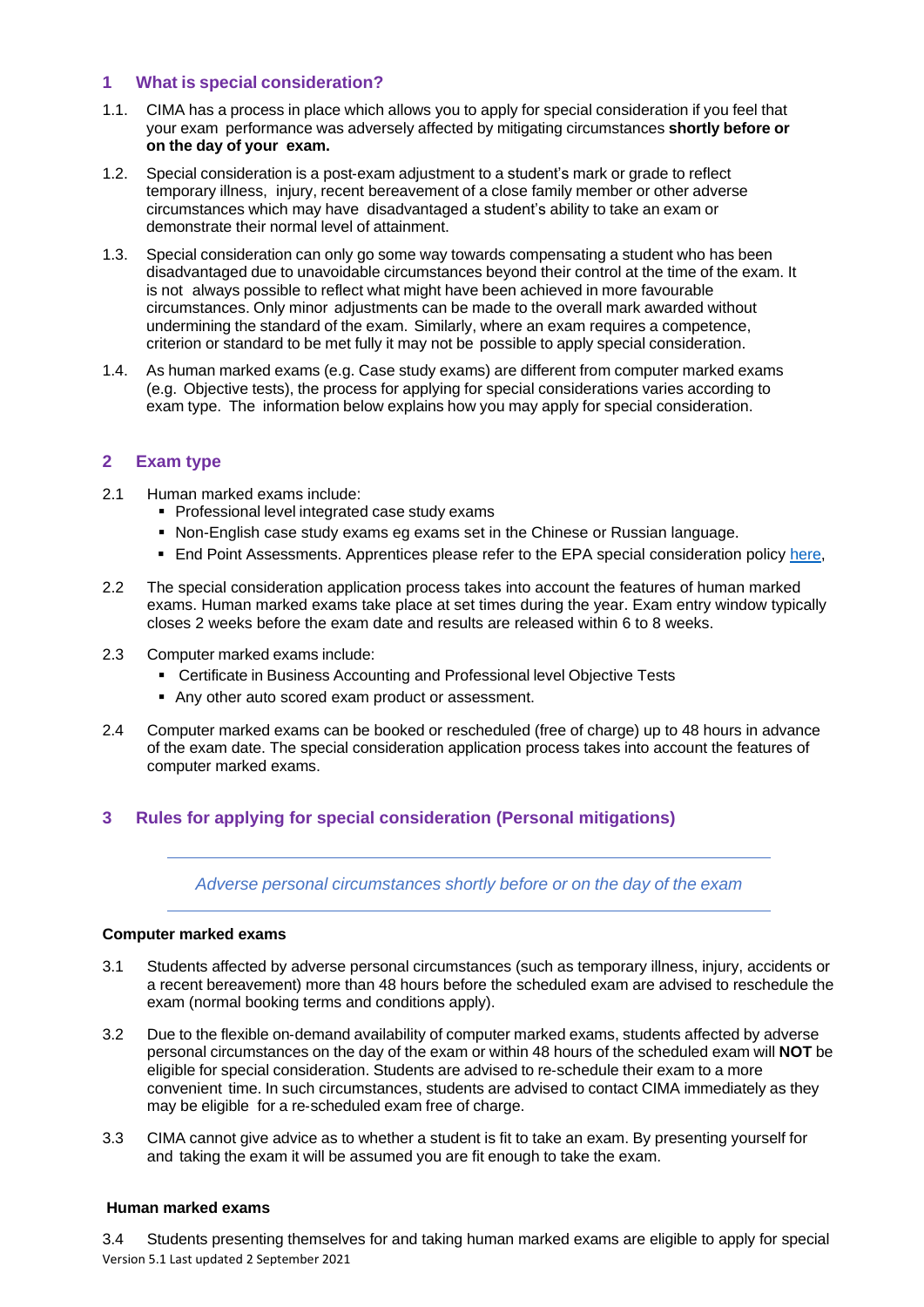consideration due to adverse personal circumstances beyond their control shortly before or on the day of the exam.

# <span id="page-2-0"></span>**4 Rules for applying for special consideration (Technical problems on exam day)**

- 4.1 These rules are applicable to
	- Online Proctored Examinations human marked exams and computer marked exams.
	- Test centre examinations human marked exams and computer marked exams.
- 4.2 Students affected by technical issues at the start of and/or during their exam are eligible to apply for special consideration, if the application is made by the specified deadline.
- 4.3 If you encounter any difficulties during the exam, for example, computer hardware or software issues, noise or other disturbances, **you must notify the invigilator/ proctor/test administrator immediately** and obtain a Pearson VUE incident number before you leave the test centre or on the same day of the online exam.
- 4.4 You can obtain a Pearson VUE incident number from your Test invigilator in a Test centre, by raising an issue with the proctor on an online exam or by contacting the Pearson VUE contact centre. Phone numbers are available [here](https://home.pearsonvue.com/cima/contact)
- 4.5 If you do not obtain a Pearson VUE incident number, CIMA are unable to verify that such circumstances occurred in considering a request for special consideration at a later date.

# <span id="page-2-1"></span>**5 How do I apply for special consideration?**

#### 5.1 **All requests for special consideration must be submitted by the student, using the online application form by the deadline specified in section 8.**

- 5.2 If you are applying for special consideration because of a medical condition or mitigating personal circumstance(s) (option A or B), you will need to send your supporting document(s) to [exams.consideration@aicpa-cima.com](mailto:exams.consideration@aicpa-cima.com) within 7 working days of your exam date for computer marked exams and 14 working days of your exam date for human marked exams. If your documents are sent after this time, your application will not be accepted.
- 5.3 Supporting documents may include official medical documentation or other appropriate evidence, such as a doctor's certificate or death certificate.
- 5.4 CIMA will **only** accept supporting documents sent electronically via email. Requests not supported by documentary evidence (where applicable) cannot be considered.
- 5.5 Telephoned requests cannot be accepted and CIMA cannot discuss the details of your application via telephone. Appeals submitted by employers, family members or tuition providers on behalf of a student will not be accepted.

# <span id="page-2-2"></span>**6 What information do I need to include in my application?**

- 6.1 In your online application, you must include the following details:
	- Your Name, Name of Exam and Date of exam
	- Test centre name (where applicable)
	- **Pearson VUE Appointment ID (available on your exam booking confirmation email).**
	- Pearson VUE incident number (where applicable)
	- Describe the specific problem and when it started.
	- Explain how the problem affected your exam performance
	- What advice/action was taken by the Proctor/Invigilator/Test administrator?
- 6.2 Additional guidance for completing your online application.

#### **A. Your medical condition**

- **•** The nature of your condition
- When did it start?
- Details of the medical or specialist advice sought
- Did the condition/ illness exist at the time of the exam under consideration here?
- Is the condition temporary or permanent?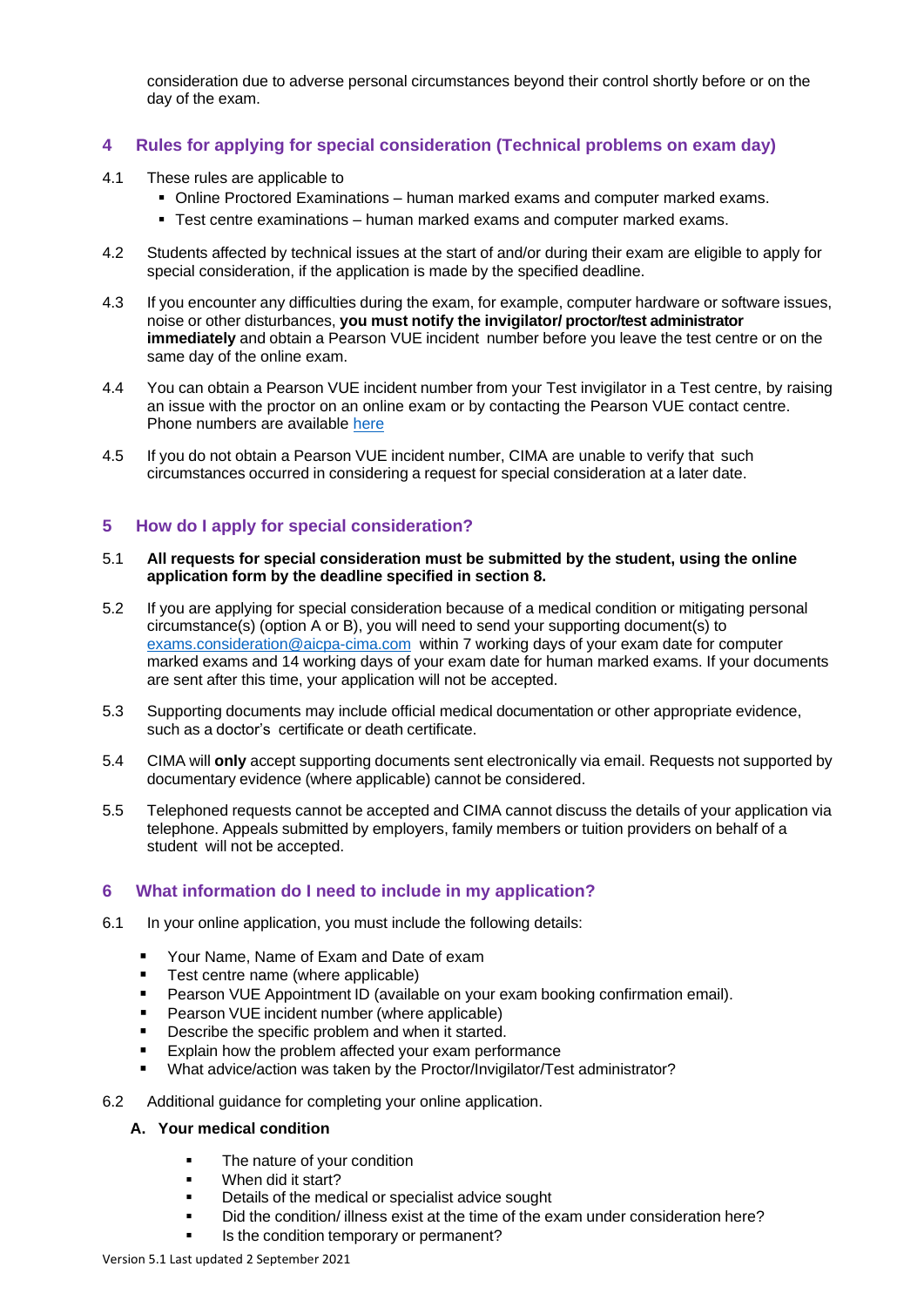Please attach any supporting documentation

#### **B. Your mitigating personal circumstance(s)**

- The nature of the circumstance
- **Time period/Date problem began**
- Explain how this has affected your exam performance
- Please attach any supporting documentation

#### **C. Problem at your test centre**

- Include your Pearson VUE Incident number
- Detail of the problem, including how it affected your exam performance
- **■** Time period When did the problem start and how long did it last?
- Was it reported to the Invigilator?
- What advice/action was taken by the Invigilator?

#### **D. Technical problem during your online exam**

- **■** Include your Pearson VUE Incident number
- **EXED** Detail of the problem, including how it affected your exam performance
- **■** Time period When did the problem start and how long did it last?
- Was it reported to the Proctor/Invigilator?
- What advice/action was taken by the Proctor/Invigilator?

# **E. Other**

- The nature of the circumstance
- Time period/Date problem began
- Explain how this has affected your exam performance

# <span id="page-3-0"></span>**7 What happens after I have submitted my online application?**

- 7.1 Once your online application is successfully submitted, you will receive a thank you acknowledgement onscreen. An automated digital stamp will be recorded for your submission. You will not receive any further correspondence from CIMA.
- 7.2 The result you receive for your exam will reflect the outcome of the special consideration process. We will not contact you about your special consideration application unless we require further information.

# <span id="page-3-1"></span>**8 Deadlines for submitting a special consideration application**

8.1 Please note that applications received after the specified deadline or after results have been published will not be accepted.

#### **Human marked exams**

- 8.2 Students must notify CIMA (via the online application) **within 7 working days** starting from and including the date of the exam.
- 8.3 Supporting documentation (where applicable) must be received **within 14 working days** starting from and including the date of the exam.
- 8.4 Please note, submitting a special consideration application will **not delay** the issue of your results and your scaled score being available on MyCIMA. CIMA cannot adjust grades after the assessment process is complete or results are published.

#### **Computer marked exams**

- 8.5 If you encounter difficulties during your exam, for example, computer hardware or software issues, noise or other disturbances, you must notify CIMA (using the online application) **within 24 hours** of taking the exam.
- 8.6 Supporting documentation (where applicable) must be received **within 7 working days** starting from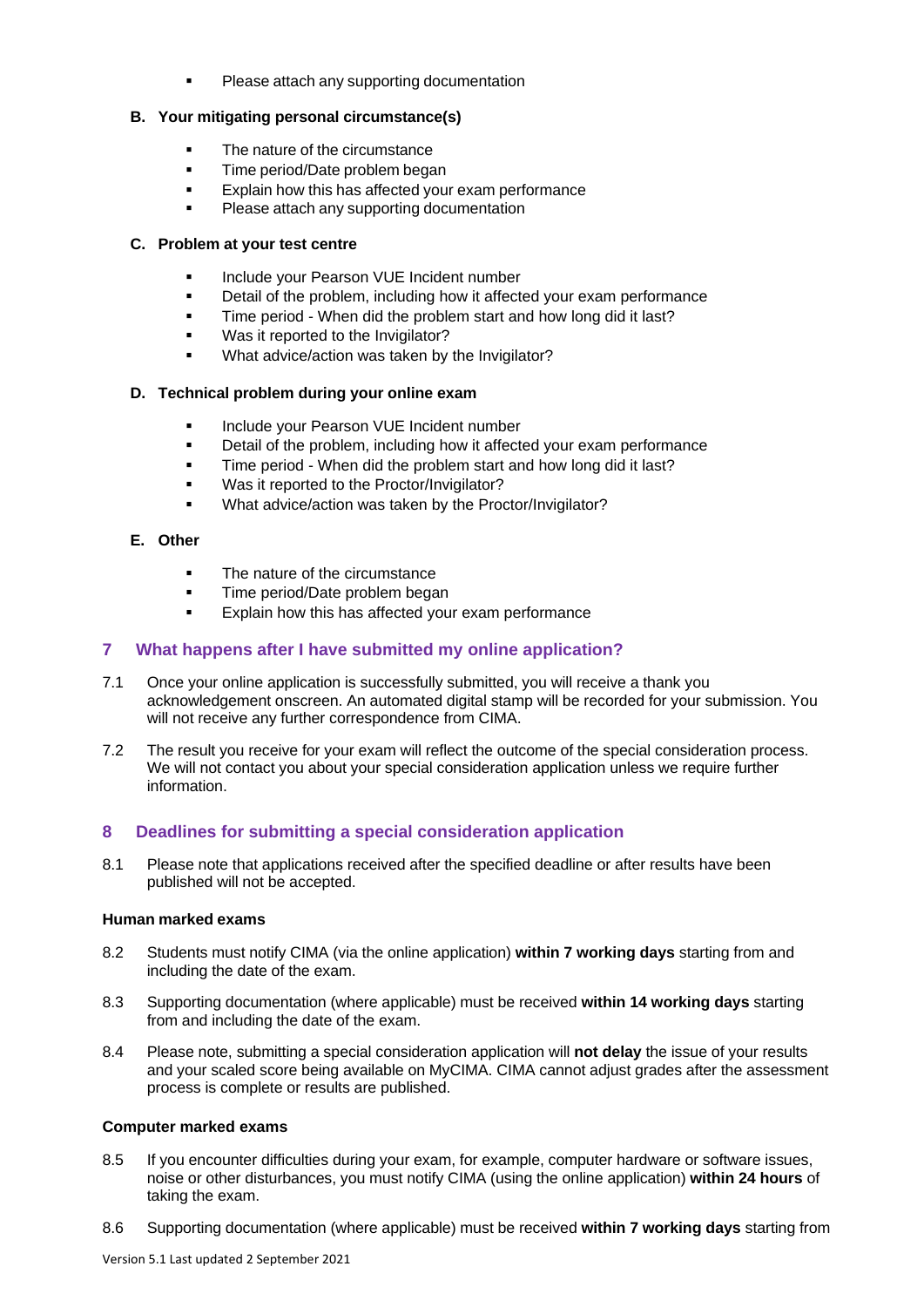and including from the date of the exam.

- 8.7 Objective test results/grades are processed automatically, and provisional results delivered instantly based on a rigorous quality assured process.
- 8.8 Please note, submitting a special consideration application **may delay the issue of your results** and your scaled score being available on MyCIMA. CIMA cannot adjust grades after the assessment process is complete or results are published.

# <span id="page-4-0"></span>**9 How will CIMA consider my application?**

- 9.1 Decisions are based on the evidence provided by the student. Adjustments to marks are applied using a tariff (guidelines) approved by the Appeals Panel.<sup>1</sup> The Appeals Panel oversees the implementation of the tariff to ensure the process is applied consistently and objectively. Strict policy guidelines are in place to ensure students that encounter similar circumstances are treated fairly.
- 9.2 It is your responsibility to provide all the information required to support your special consideration application. Failure to provide sufficient details or supporting evidence may affect the outcome of your application.
- 9.3 You should be aware that a successful application for special consideration can only result in a small adjustment to your overall mark. It is unlikely to change the pass/fail decision if your exam performance is significantly below the passing standard or if several questions or whole sections of the exam are missed out. Appeals challenging academic judgement or application of the pre‐approved tariff will not be accepted.
- 9.4 The result you receive will reflect the outcome of the special consideration process. The decision is final and CIMA reserve the right not to enter into any further correspondence regarding your result or exam performance.

# <span id="page-4-1"></span>**10 Frequently asked questions**

- 10.1 **What happens if I miss the deadline to submit my application?** CIMA will NOT consider applications received after the specified deadline or after results are published.
- 10.2 **How do I obtain a Pearson VUE incident number?** You can obtain a Pearson VUE incident number from your Test invigilator in a Test centre, by raising an issue with the proctor on an online exam or by contacting the Pearson VUE contact centre. Phone numbers available [here](https://home.pearsonvue.com/cima/contact)
- 10.3 **Is there a charge for the special consideration process?** The special consideration process is free of charge.

#### 10.4 **When will I receive my exam results?**

**Human marked exams** There is no delay to exam results for considering special consideration applications. Your result will be available on the results date published on MyCIMA.

**Computer marked exams (objective tests)** If you have applied for special consideration your results may be delayed by up to 14 working days after receipt of your application/supporting documentation.

#### 10.5 **I have more questions about MyCIMA exams?**

Please contact our CIMA Customer Contact support team [cima.contact@aicpa-cima.com.](mailto:cima.contact@aicpa-cima.com)

For further support on any matters relating to special consideration requests, please contact our CIMA OperationsTea[mexams.consideration@aicpa-cima.com](mailto:exams.consideration@aicpa-cima.com)

 $^1$  The Appeals Panel is governed by CIMA's CGMA Examination Board. The Examination Board approve CIMA's exam terms and conditions and oversee the implementation of the special consideration policy and tariff, ensuring due process is adhered to.

The Examination Board consists of members from the Lifelong Learning Committee, CIMA council and independent members. CIMA's charter, byelaws and regulations regulate the conduct of CIMA's governance/ policy committees, its members and student.